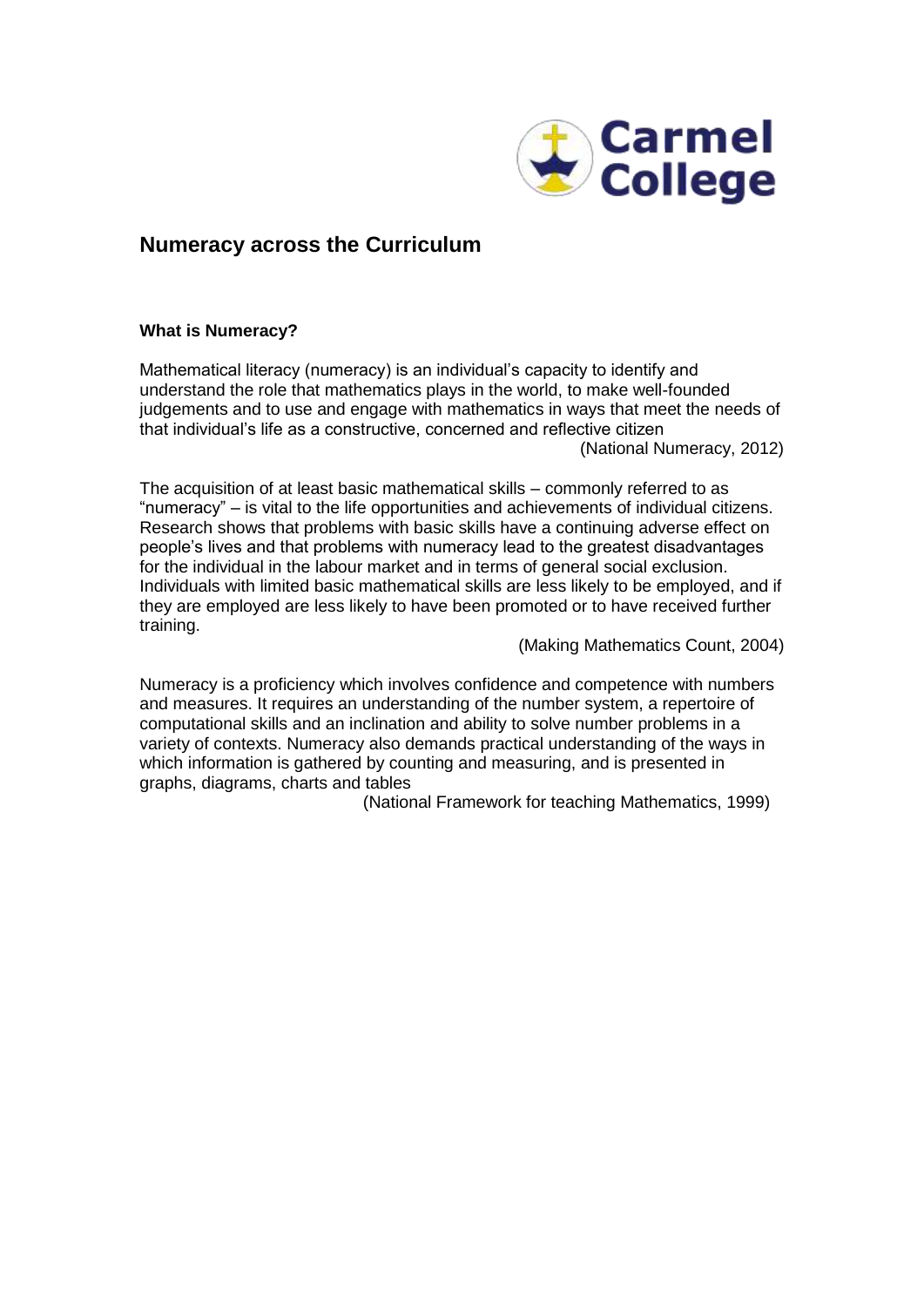# **Aims**

- To raise the numeracy levels of all pupils within Carmel College.
- To establish a coordinated and consistent approach to numeracy across all areas of the school curriculum.
- To enable all pupils to access the curriculum by having sufficient numerical skills to be able to do so.
- To enable pupils to appreciate the relevance and importance of numeracy in helping to explain and understand their world.

### **Main objectives**

Teaching of numeracy should capitalise on pupils' enthusiasm for calculation and problem-solving and make number work challenging and enjoyable.

For anyone…"anxious to ensure the next generation enjoy opportunities to flourish in an economy that is growing, in a nation that is confident and in a society that believes in progress, there is no escaping the centrality of mathematics."

(Michael Gove, Secretary of State for Education, June 2011)

Given this statement, it is the responsibility of all college stakeholders to ensure that the pupils of Carmel College are taught the necessary skills to become confidently numerate members of the community.

The necessary skills are as follows:

- Have a sense of the size of number and how it fits into the number system.
- Recall mathematical facts.
- Solve mental calculations accurately.
- Solve calculations using pencil and paper methods.
- Use calculators and ICT confidently.
- Estimate with confidence and use approximate values to check the validity of their calculations.
- Understand and use measures of time and speed and rates such as miles per hour, etc.
- Confidently use an understanding of ratio, proportion and scale in a variety of different contexts
- Collect different types of data and display this data in various different diagrams and charts.
- Interpret, analyse and predict from data displayed in many forms.
- Explain and justify their mathematical reasoning when calculating either routine or non-routine problems.
- Promote a confidence and competence in using and applying mathematics, recognising that skills are transferable across different subject areas and in a variety of contexts

### **Implementation**

To support children to develop fluency with number, as a staff we should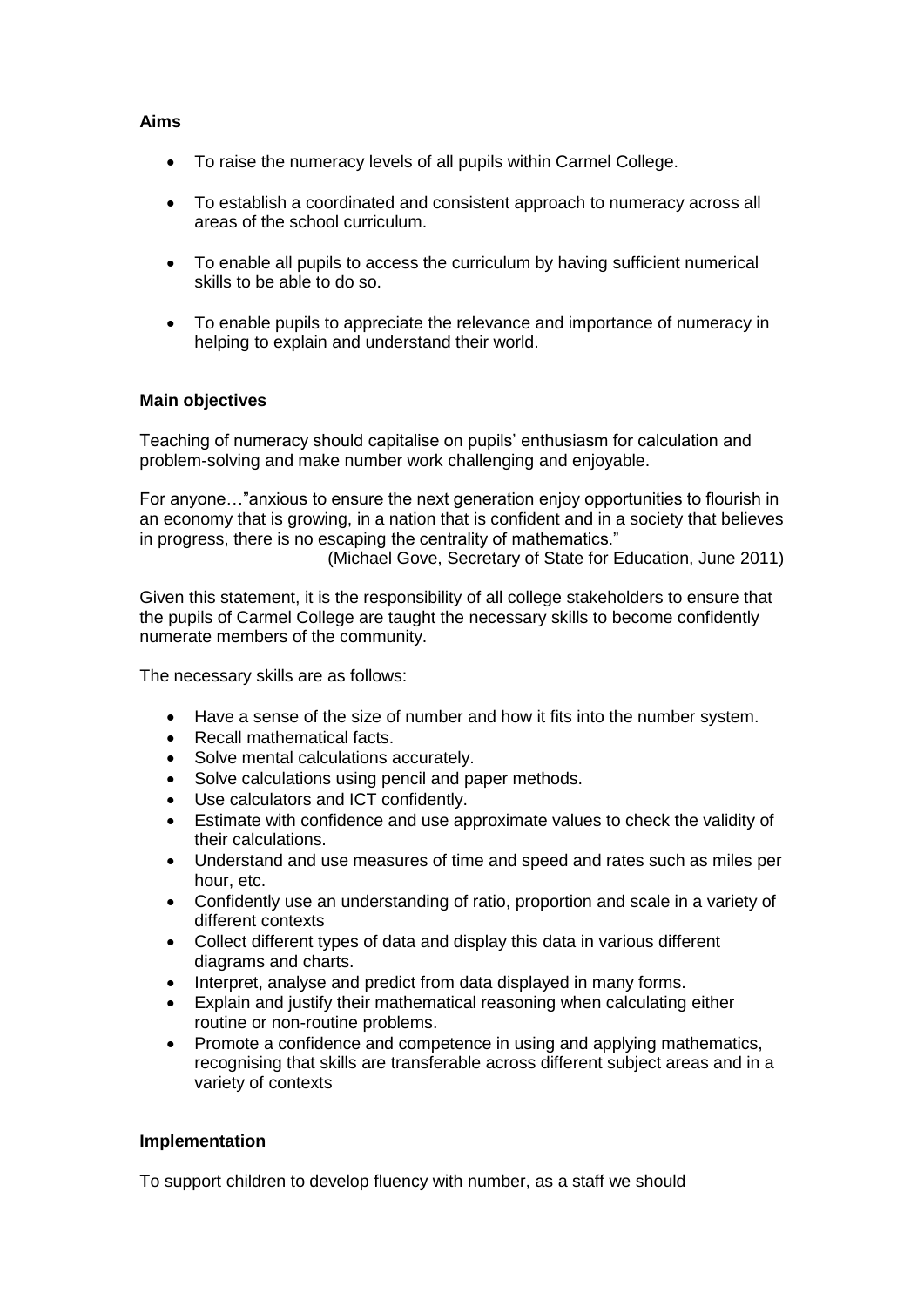- Have regard for the whole school numeracy policy in the planning of our lessons;
- Use and explain mathematical vocabulary whenever it will enhance pupils' knowledge, skills and understanding of the topic;
- Give emphasis and encourage mental calculations when it is sensible to do so;
- Encourage pupils to estimate when appropriate;
- Be aware that pupils may not have met skills earlier in their mathematics programme of study and if possible consult with the mathematics department before teaching a new technique; and
- Accept valid methods presented by pupils if they can offer a reasoned argument.

Staff should within their own subjects, be able to

- Provide a range of appropriate contexts and situations which give meaning to numerical tasks
- Create an environment which encourages children to develop and use their own methods of working at numerical tasks
- Help children refine and improve their own methods of working at numerical tasks
- Create opportunities for children to compare and discuss a range of different methods of numerical calculation.
- Recognise that this process takes time and will vary from child to child
- Demonstrate how to measure to a suitable degree of accuracy;
- Use units of measure correctly;
- Demonstrate how to use the four rules of number, with and without a calculator;
- Demonstrate how to select a type of graph, diagram or chart appropriate to the data provided;
- Correctly label a graph, diagram or chart;
- Correctly interpret a graph and make appropriate comparisons where more than one graph illustrates the data;
- Use and explain the meaning of appropriate mathematical terminology and language.
- Make pupils aware of how numeracy skills may be used or can be important in other subject areas.
- Encourage pupils to fully explain any calculations, estimations or approximations they have found mentally.
- Highlight numerical errors or misconceptions as soon as they occur, either during lessons/discussions or when marked work is returned.
- Have a sense of the size of number and how it fits into the number system.
- Recall mathematical facts.
- Solve mental calculations accurately.
- Solve calculations using pencil and paper methods.
- Use calculators and ICT confidently.
- Estimate with confidence and use approximate values to check the validity of their calculations.
- Understand and use measures of time and speed and rates such as miles per hour, etc.
- Confidently use an understanding of ratio, proportion and scale in a variety of different contexts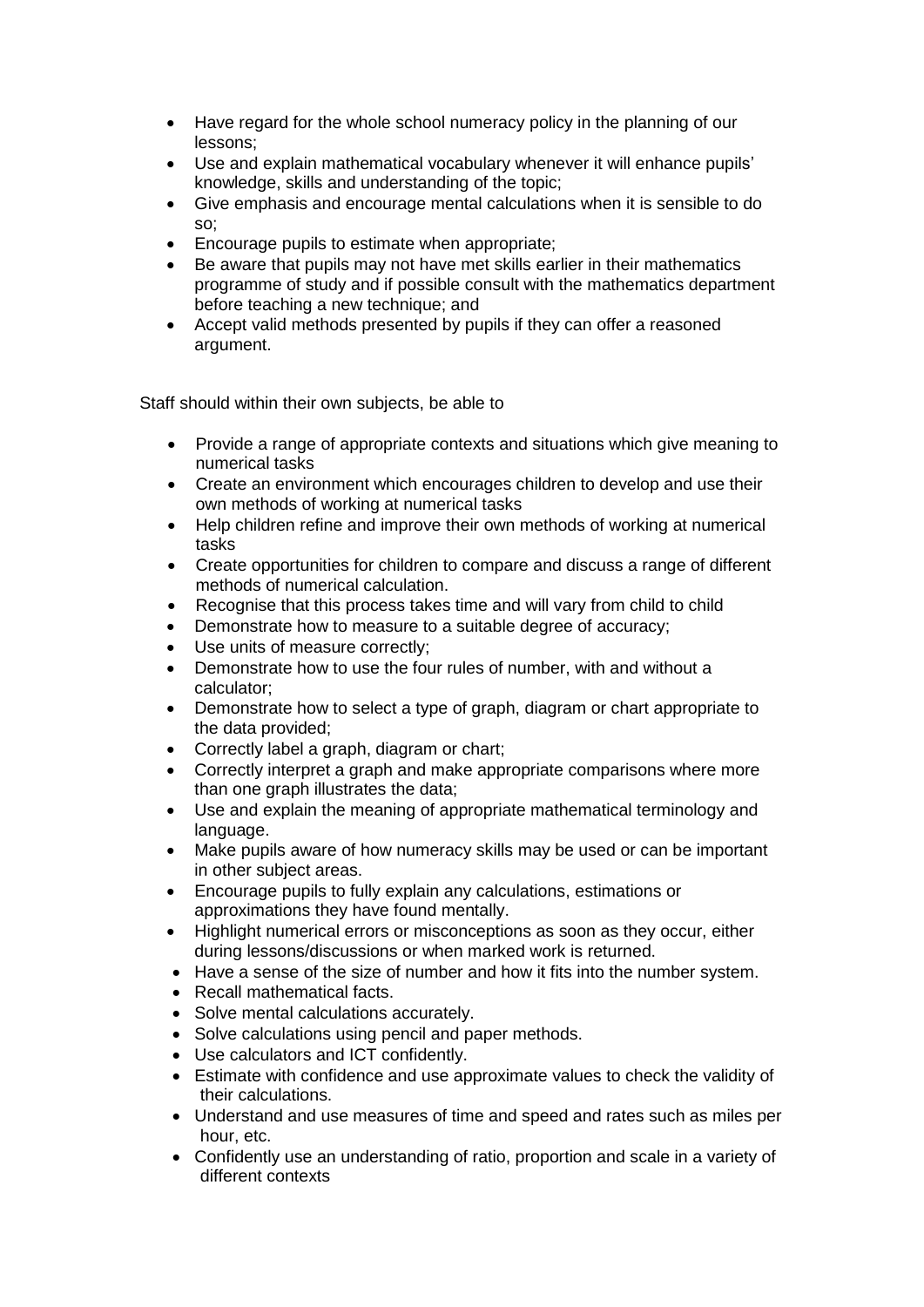- Collect discrete and continuous data and display this data in various different diagrams and charts.
- Interpret, analyse and predict from data displayed in many forms.
- Explain and justify their mathematical reasoning when calculating either routine or non-routine problems.
- Promote a confidence and competence in using and applying mathematics, recognising that skills are transferable across different subject areas and in a variety of contexts

Ways of improving pupils' numeracy in the mathematics classroom

- 10 minute activities at the start of each lesson to develop and secure pupils' calculation strategies and rapid recall skills.
- Using display work to jog the memory, both published material and pupils' own work.
- Questioning pupils effectively, including as many of them as possible, giving them time to think before answering, targeting individuals to take account of their attainment and needs.
- Ask pupils to demonstrate and explain their methods and reasoning and exploring reasons for any wrong answers.
- Encourage discussion of mental strategies within 'ordinary' classwork.
- Puzzles and games which require development of strategies and logical thinking.
- Identifying 'difficult' sums and targeting learning of these.
- Rehearsal and development time built in for the 'basics'.
- Investigations that require pupils to think for themselves.
- Setting short-term targets, such as timed or number of correct answers.
- Opportunities to include contributions from all pupils such as 'show me' number fans.
- Involving parents whenever possible.
- Giving pupils strategies to learn things off by heart.
- Using a plenary to draw the whole class together to sort out misconceptions, identify progress and make links to other subjects, as well as to set homework.

# **Numeracy within other subjects**

# **Geography**

- Collect, display and interpret data
- **Lines of best fit**
- Rates (eq. per 1000, per 100 000)
- Scale
- **Grid references**
- **Area/distance**
- Application of the four rules of number
- Population growth / Exponential Growth
- **Correlation**

# **Science**

- Percentages, decimals, fractions
- Mass/weight
- Collect, display and interpret data
- Gradients and area under graphs
- Manipulate formulae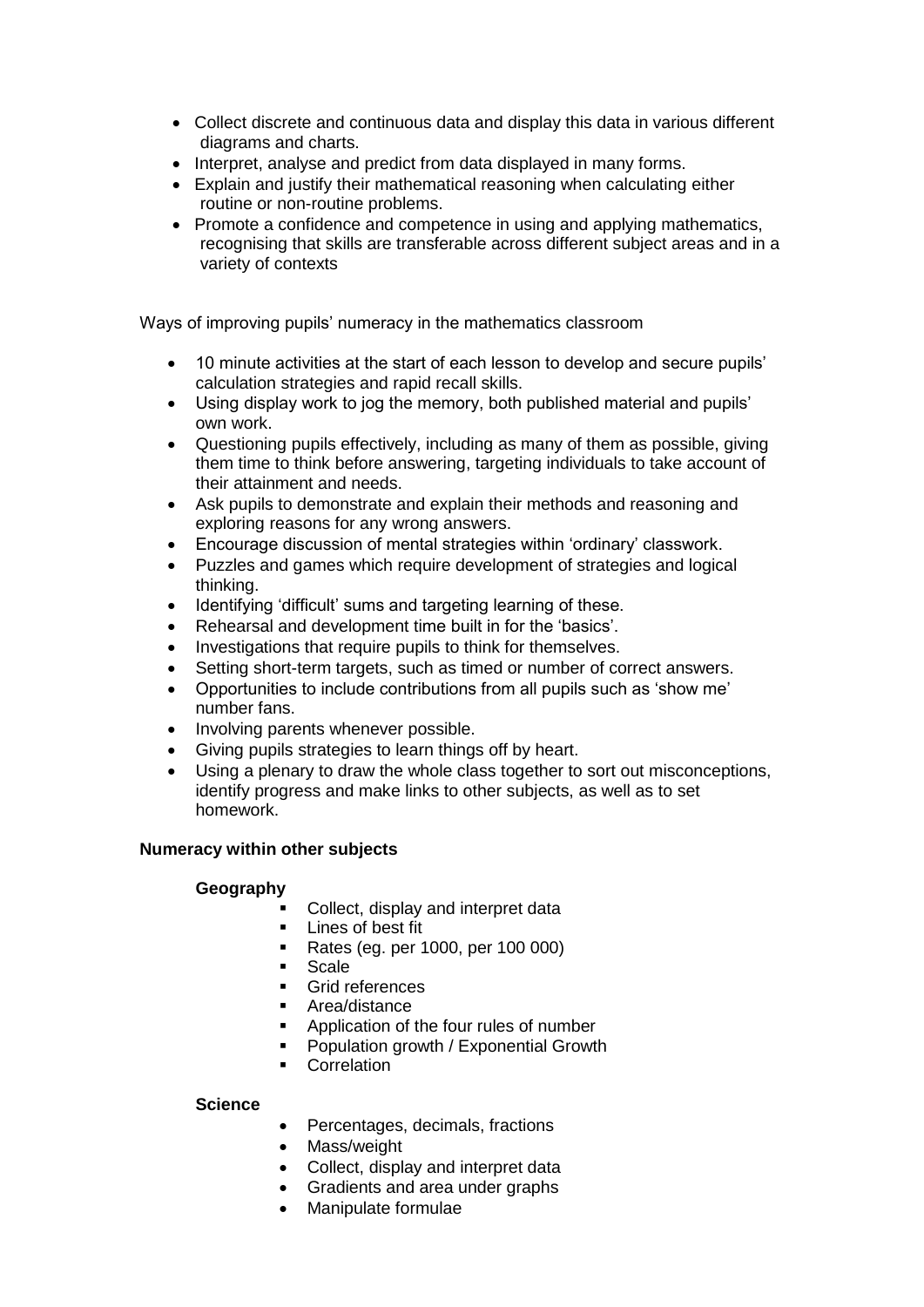- Speed/distance/time
- Standard form, large numbers, small numbers
- Measures
- Area, volume
- Application of the four rules of number
- Square and square roots
- Proportional and inverse proportion
- Line of best fit
- Ratio
- Approximations

# **Business Studies**

- **Use of spreadsheets**
- **Formulae**
- **Use of money**
- **Profit and loss, break even**
- **Percentages, decimals and fractions**
- **•** Display and interpretation of data
- **Application of the four rules of number**

# **Technology**

- Percentages, fractions and decimals
- Measurement
- Length, area and volume
- Mass/weight
- Collect, display and interpret data
- Percentages, decimals and fractions
- Costings
- Application of the four rules of number
- Surface area of 2D and 3D shapes
- Nets of cubes and cuboids

# **I.C.T**

- Spreadsheets
- Databases
- Flowcharts
- Algebra
- Boolean logic

# **History**

- Graphs, charts and pictograms of various kinds
- Percentages
- Time lines

# **English**

- Frequency of words
- Bar charts, Pie charts
- Surveys
- Line graphs charting emotional response

**Art**

Tesselations – Escher